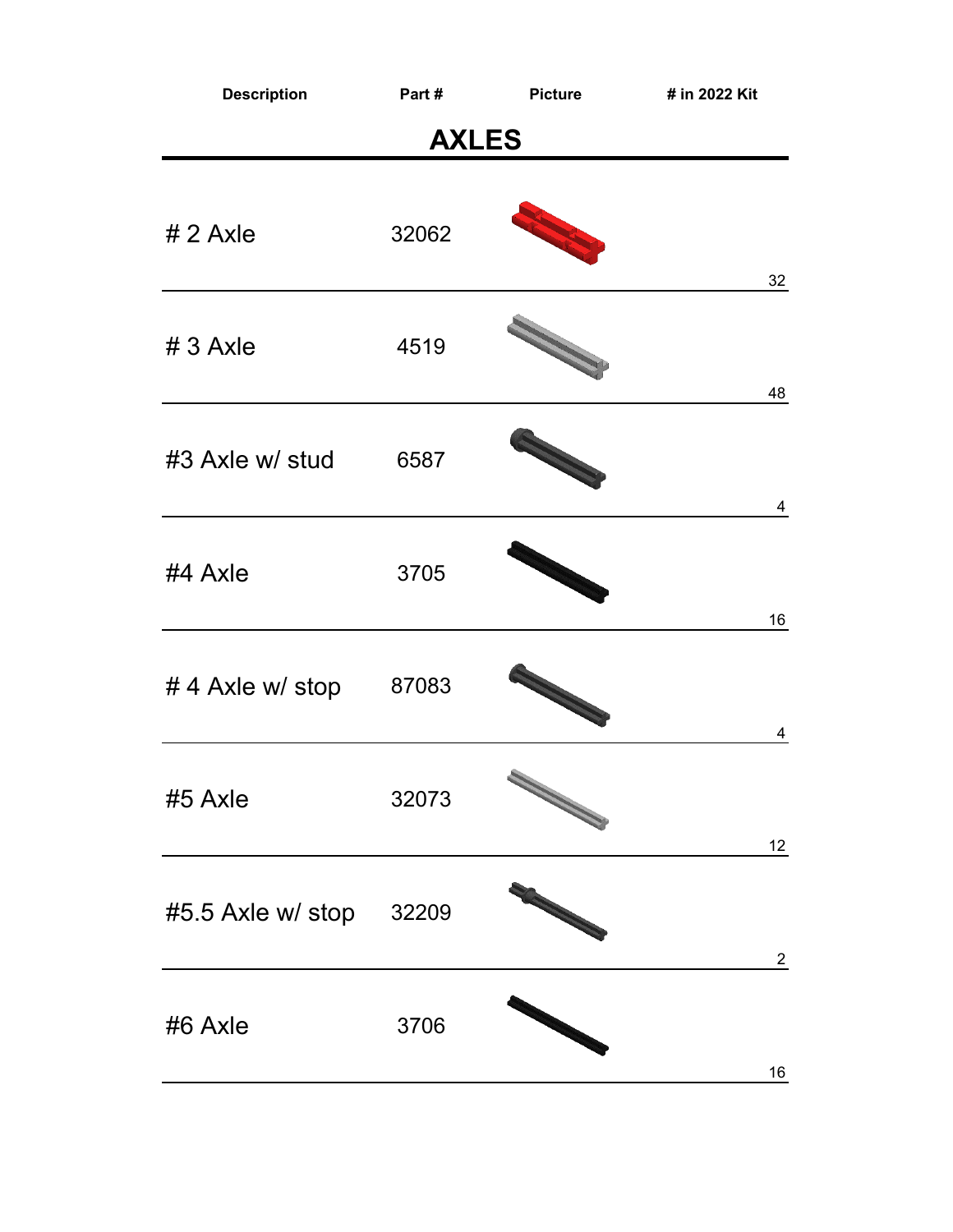| #7 Axle               | 44294             | 16              |
|-----------------------|-------------------|-----------------|
| #8 Axle               | 3707              | 8               |
| #10 Axle              | 3737              | $\overline{4}$  |
| #12 Axle              | 3708              | $\overline{2}$  |
|                       | <b>Connectors</b> |                 |
| #1 Angle<br>Connector | 32013             | 12 <sub>2</sub> |
| #2 Angle<br>Connector | 32034             | 4               |
| #3 Angle<br>Connector | 32016             | 4               |
| #4 Angle<br>Connector | 32192             | 4               |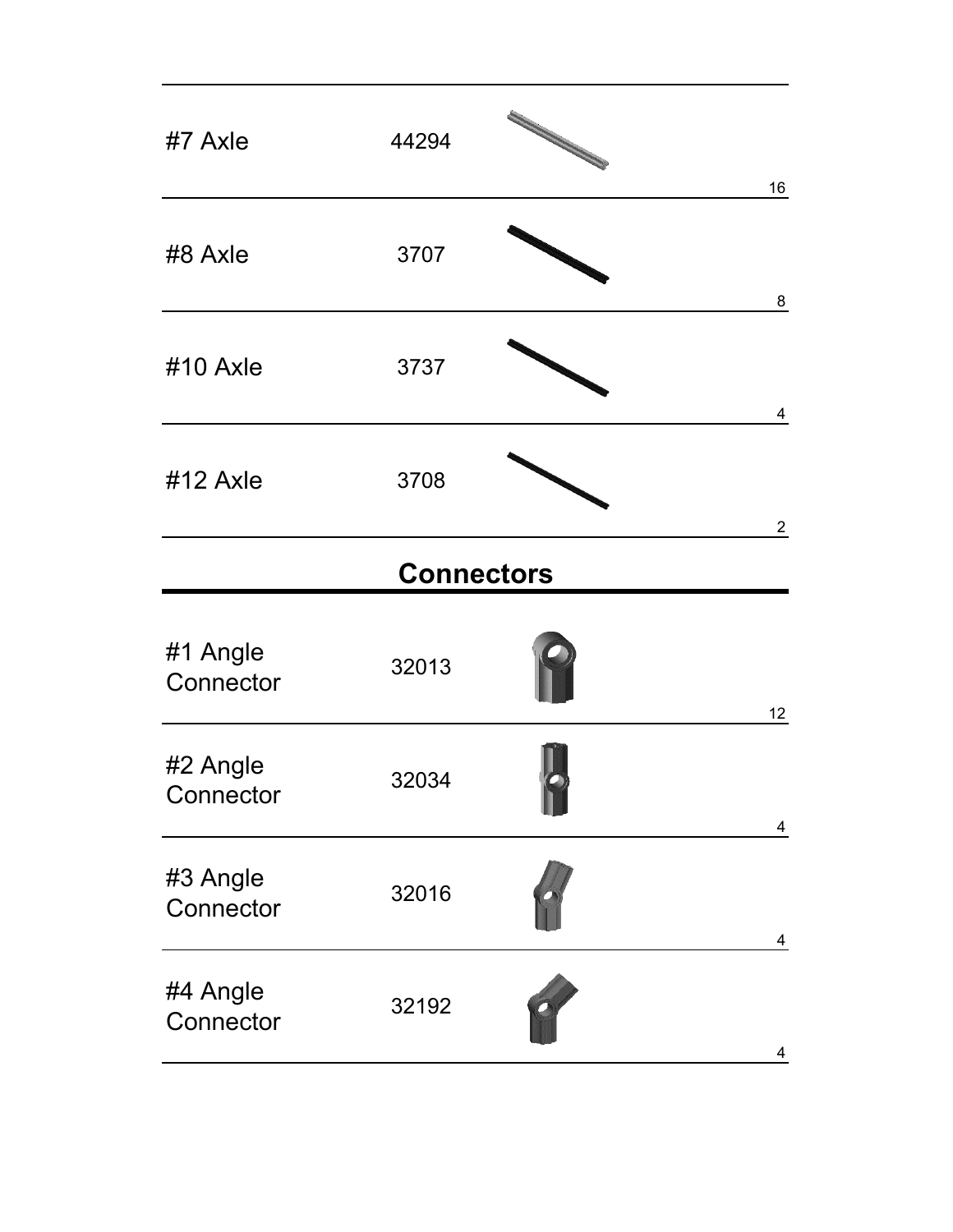| #5 Angle<br>Connector                                      | 32015 | 4  |
|------------------------------------------------------------|-------|----|
| #6 Angle<br>Connector                                      | 32014 | 8  |
| <b>Axle Joiner Inline</b><br>Smooth                        | 6538c | 32 |
| <b>Axle Connector</b><br><b>Double Rubber</b>              | 45590 | 8  |
| <b>Axle Joiner</b><br>Perpendicular                        | 6536  | 48 |
| <b>Axle Joiner</b><br>Perpendicular 3<br>Long              | 32184 | 8  |
| <b>Axle Joiner</b><br>Perpendicular<br>Double              | 32291 | 8  |
| <b>Axle Joiner</b><br>Perpendicular<br><b>Double Split</b> | 41678 | 6  |
| <b>Axle Joiner</b><br>Perpendicular<br>Double 3 Long       | 32557 | 8  |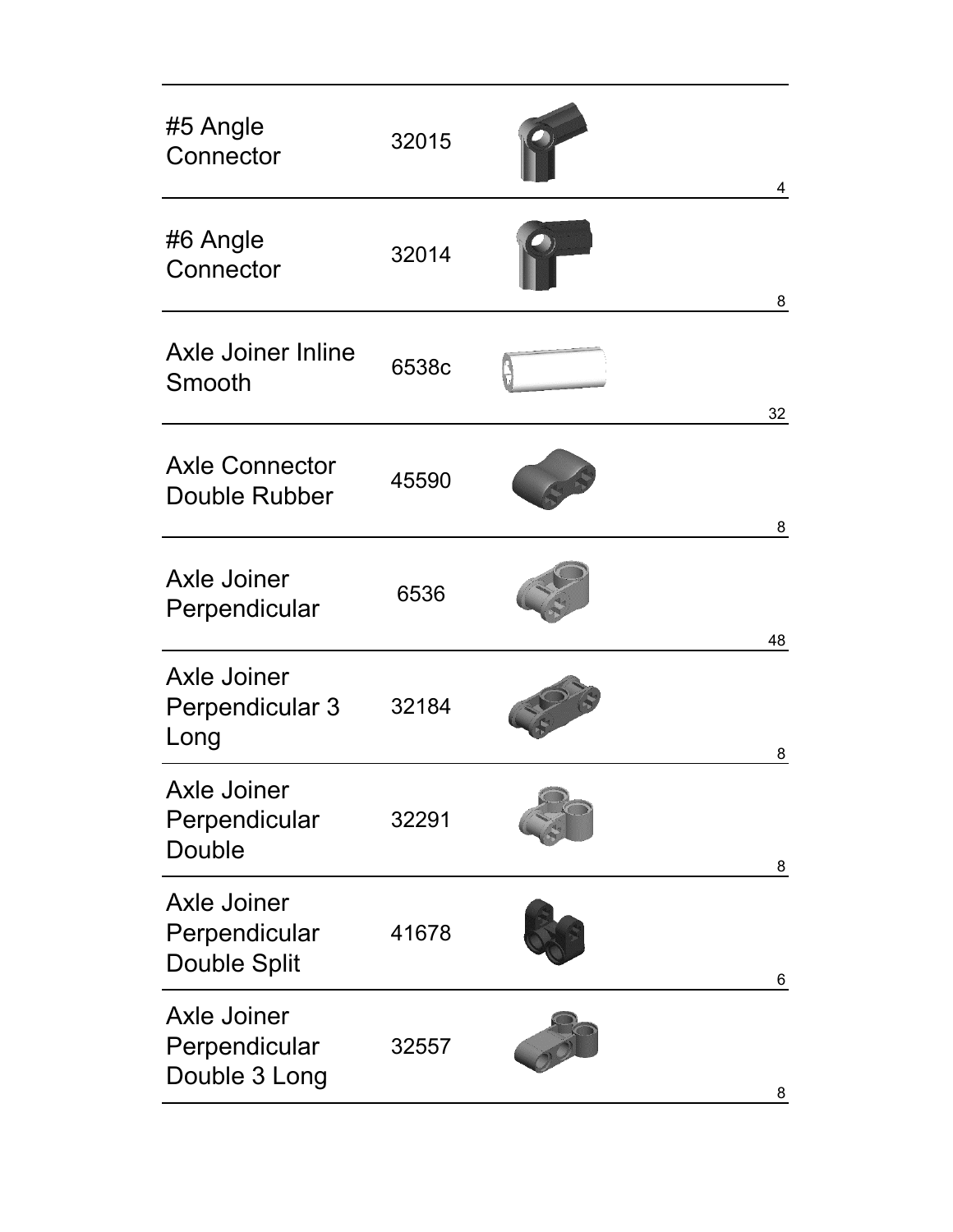| <b>Axle Joiner</b><br>Perpendicular<br><b>Triple</b> | 63869                 | 8               |
|------------------------------------------------------|-----------------------|-----------------|
| <b>Axle Joiner</b><br>Perpendicular w/<br>2 Holes    | 42003                 | 12 <sub>2</sub> |
| <b>Bionicle Tooth</b>                                | x346                  | 8               |
| Connector w/<br><b>Axle Hole</b>                     | 32039                 | 4               |
| <b>Pin Joiner</b><br>Perpendicular<br><b>Bent</b>    | 44809                 | 4               |
| <b>Pin Connector</b>                                 | 62462                 | 4               |
| <b>Pole Reverser</b>                                 | 6553                  | 4               |
| <b>Axle Connector</b><br>Hub w/ 3 Axles              | 57585                 | $\overline{2}$  |
|                                                      | <b>Liftarms Thick</b> |                 |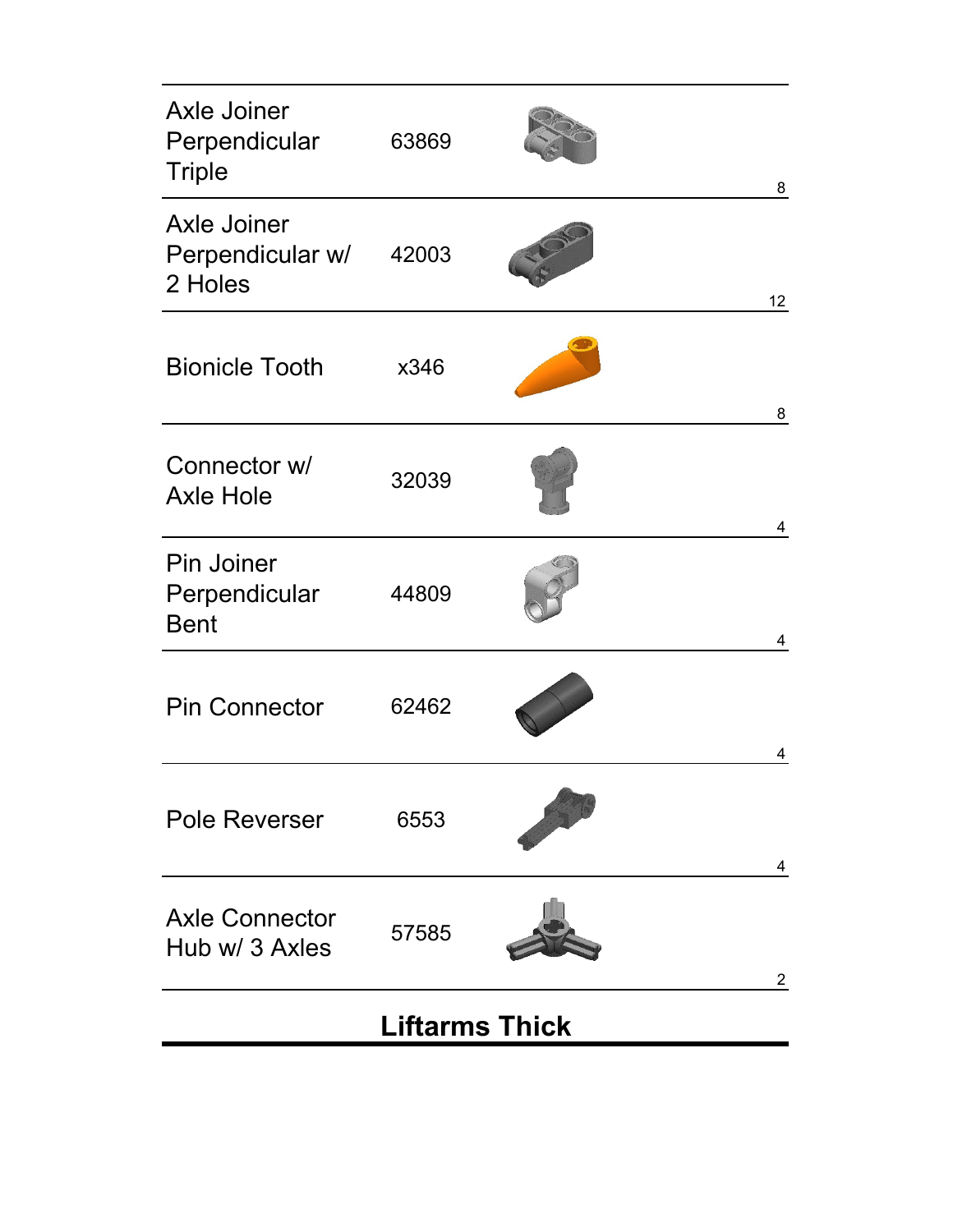| 1 x 2 Liftarm w/<br><b>Axle Hole</b> | 60483 |              |                         |
|--------------------------------------|-------|--------------|-------------------------|
|                                      |       |              | 8                       |
| 1 x 3 Liftarm                        | 32523 |              | 16                      |
| 1 x 5 Liftarm                        | 32316 |              | 11                      |
| 1 x 5 Liftarm Bent<br>$(2 \times 4)$ | 32140 |              | 12 <sub>2</sub>         |
| 1 x 7 Liftarm                        | 32524 | RESERVE      | 16                      |
| 1 x 7 Liftarm Bent<br>$(4 \times 4)$ | 32348 |              | 16                      |
| 1 x 7 Liftarm Bent<br>$(3 \times 5)$ | 32526 | <b>SKIKO</b> | 8                       |
| 1 x 9 Liftarm                        | 40490 | RESERVE RE   | $10\,$                  |
| 1 x 9 Liftarm Bent<br>$(3 \times 7)$ | 32271 | cococo       | $\overline{\mathbf{4}}$ |
|                                      |       |              |                         |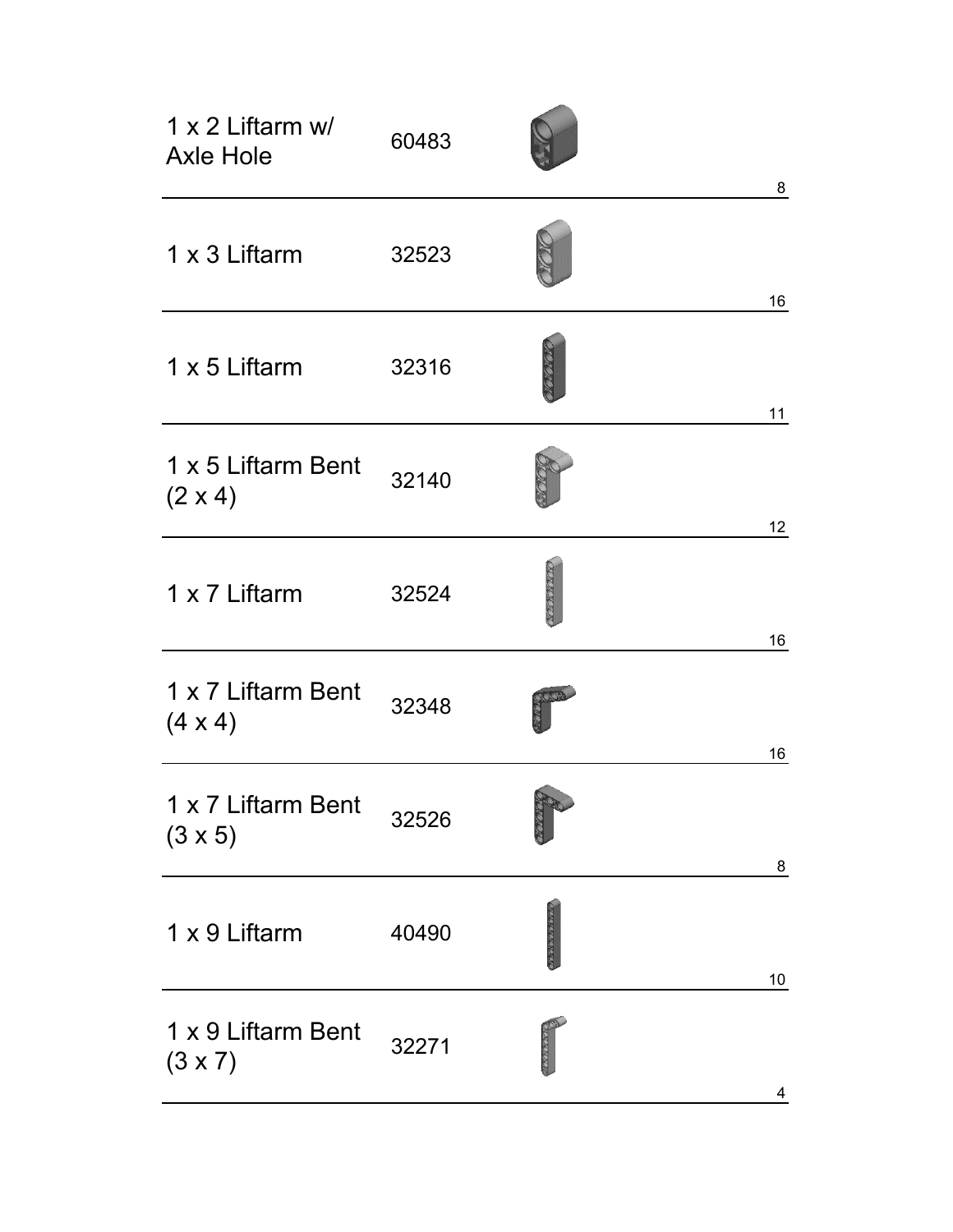| 1 x 11 Liftarm                         | 32525       | monoranchen | 10    |
|----------------------------------------|-------------|-------------|-------|
| 1 x 11.5 Liftarm<br><b>Double Bent</b> | 32009       |             | $\,6$ |
| 1 x 13 Liftarm                         | 41239       |             | 10    |
| 1 x 15 Liftarm                         | 32278       |             | 14    |
|                                        | <b>Pins</b> |             |       |
| Pin 1/2                                | 4274        |             | 16    |
| Pin 3/4                                | 32002       |             | 16    |
| <b>Pin w/out Friction</b>              | 3673        |             | 25    |
| Pin w/ Friction                        | 2780        |             | 122   |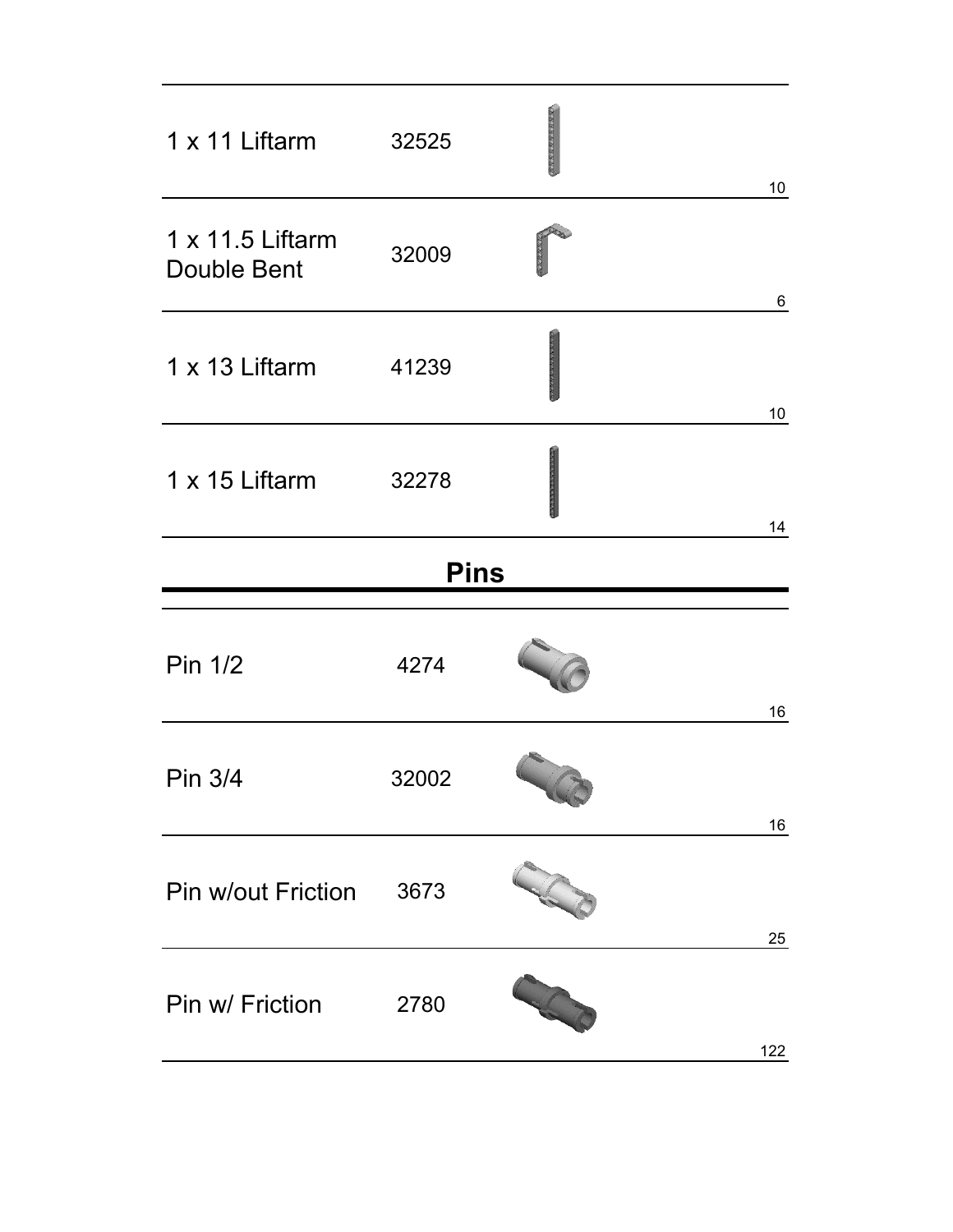| Pin Long w/<br><b>Friction</b>                   | 6558  |   | 40              |
|--------------------------------------------------|-------|---|-----------------|
| Pin Long w/ out<br><b>Friction</b>               | 32556 | S | 13              |
| Pin w/ Friction 3<br>Long w/ Stop<br><b>Bush</b> | 32054 |   | 16              |
| <b>Pin Towball</b>                               | 6628  |   | 8               |
| Axle Pin w/<br><b>Friction</b>                   | 43093 |   | 80              |
| Axle Pin w/ out<br><b>Friction</b>               | 3749  |   | 20              |
| <b>Axle Joiner 3</b><br>Long w/ 4 Pins           | 48989 |   | 12 <sub>2</sub> |
| Axle Joiner 3 x 3<br>w/ 4 Pins                   | 55615 |   | 4               |
| <b>Axle Joiner 2</b><br>Long w/ 4 Pins           | 32138 |   | 4               |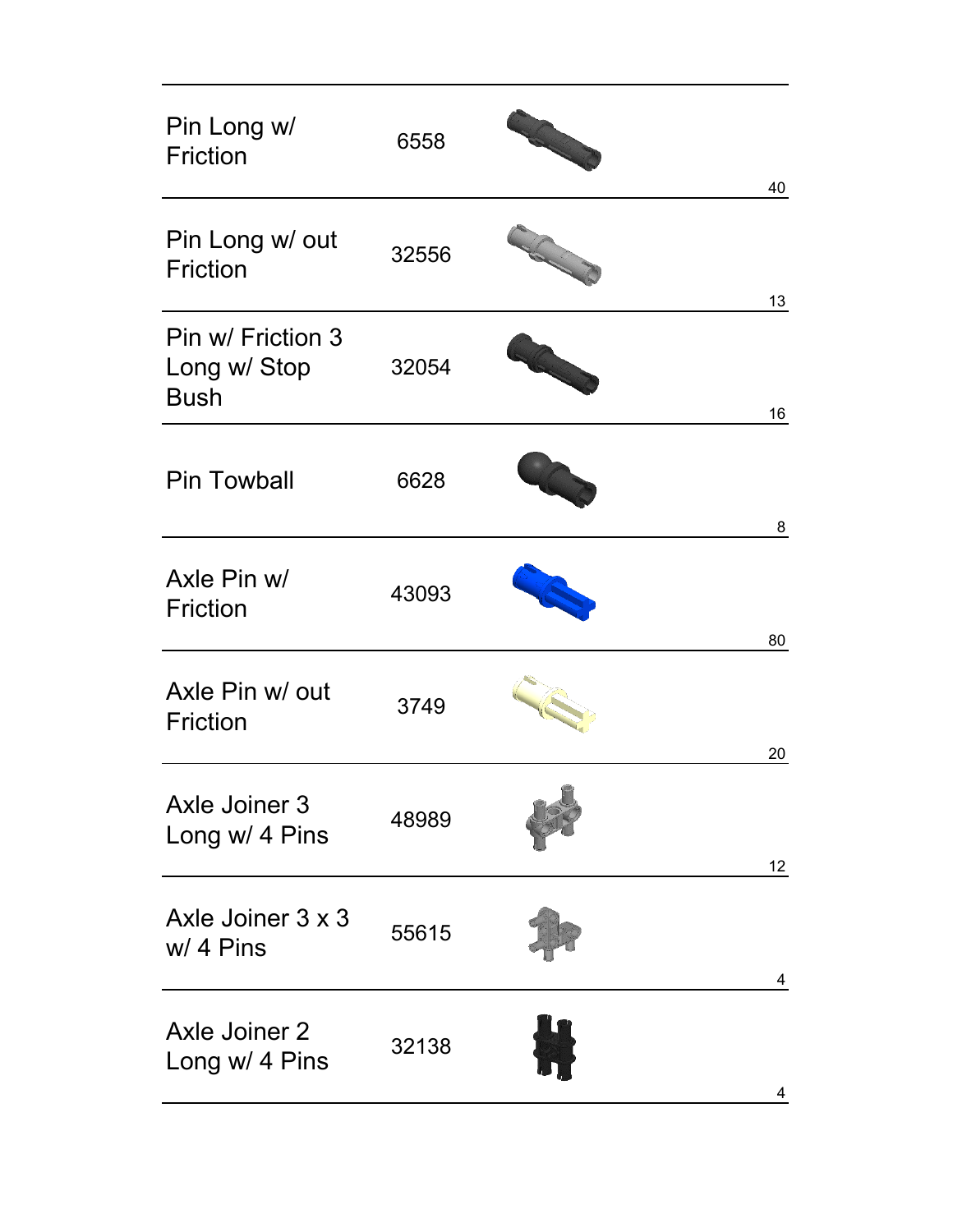| <b>Axle Towball</b>             | 2736         | $\overline{2}$  |
|---------------------------------|--------------|-----------------|
|                                 | <b>Gears</b> |                 |
| 8 Tooth                         | 3647         | 8               |
| 12 Tooth Double<br><b>Bevel</b> | 32270        | $\overline{4}$  |
| 12 Tooth Single<br><b>Bevel</b> | 6589         | $\mathbf{3}$    |
| 16 Tooth                        | 4019         | 6               |
| 20 Tooth Double<br><b>Bevel</b> | 32269        | 12 <sub>2</sub> |
| 24 Tooth                        | 3648         | $\,6$           |
| 36 Tooth Double<br><b>Bevel</b> | 32498        | $\overline{2}$  |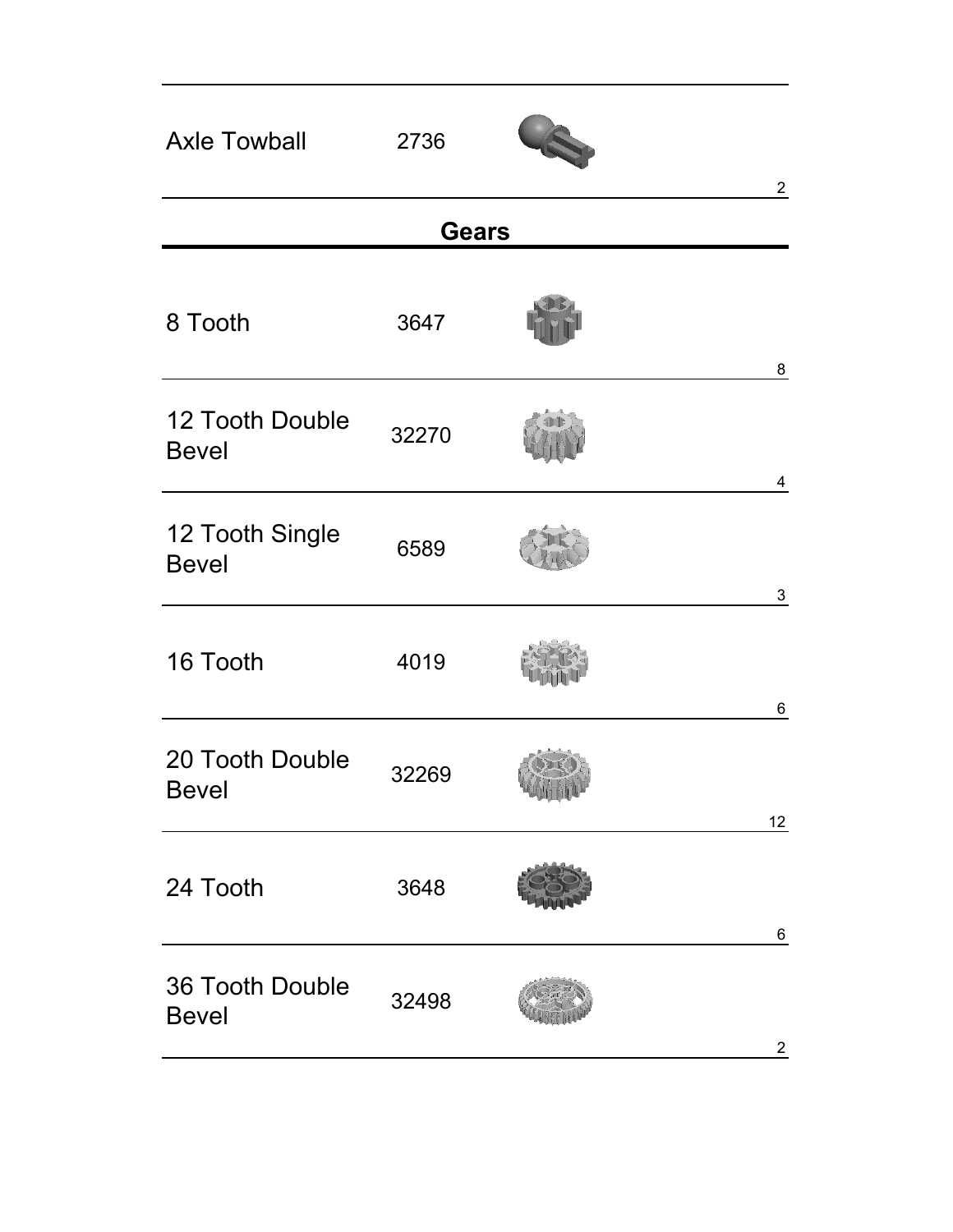| 40 Tooth             | 3649  |           | $\overline{4}$ |
|----------------------|-------|-----------|----------------|
| Bush 1/2             | 4265c |           | 42             |
| <b>Bush</b>          | 3713  |           | 42             |
| Cam                  | 6575  |           | $\overline{2}$ |
| <b>Differential</b>  | 6573  |           | $\mathbf{1}$   |
| Gear Rack 1 x 4 3743 |       | GRANDS OF | 4              |
| <b>Knob Wheel</b>    | 32072 |           | $\overline{c}$ |
| <b>Pulley Wheel</b>  | 4185  |           | $\overline{4}$ |
| <b>Worm Gear</b>     | 4716  |           | $\overline{2}$ |
|                      |       |           |                |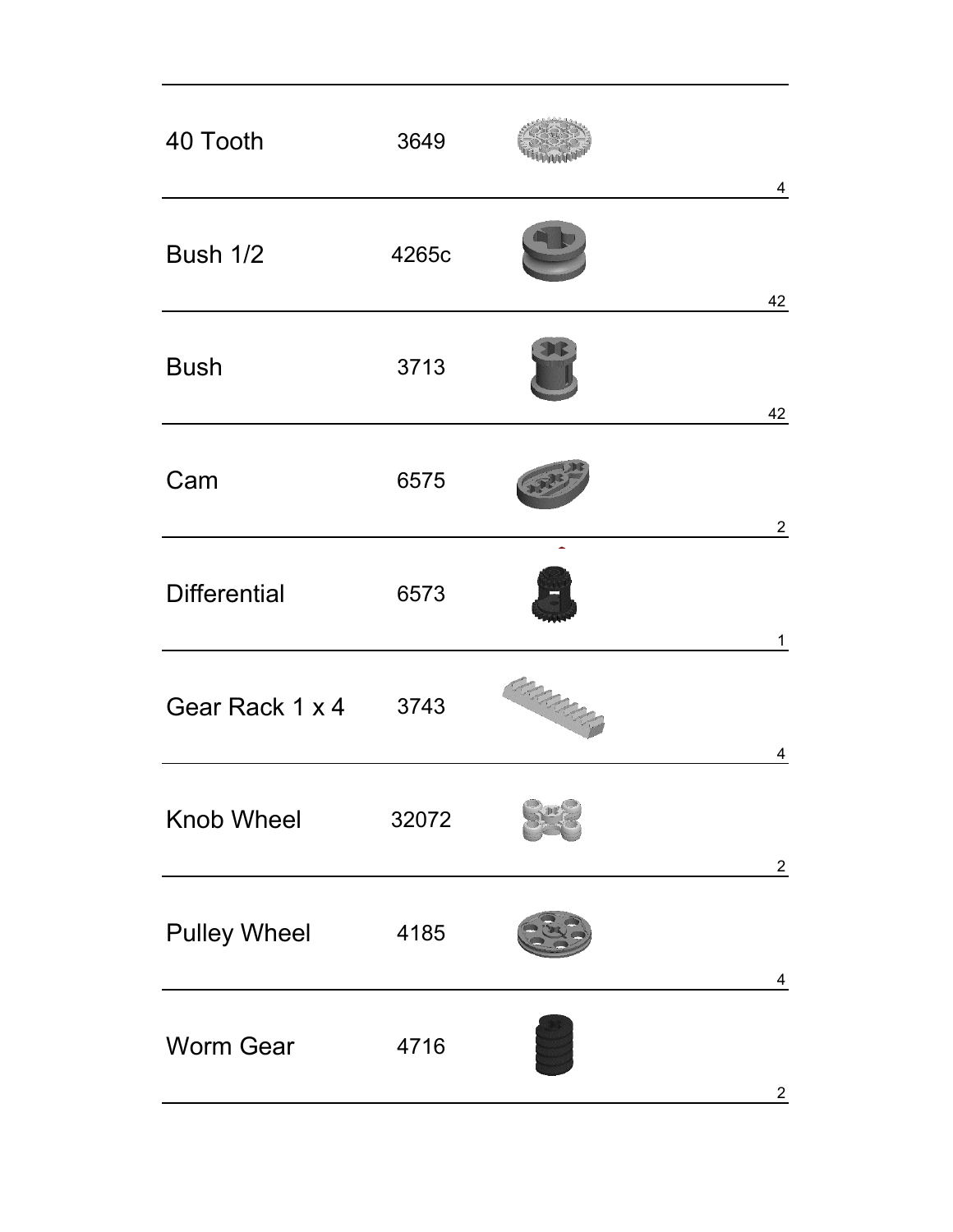| <b>Liftarms Thin</b>  |                       |                           |                         |
|-----------------------|-----------------------|---------------------------|-------------------------|
| 1 x 3 Liftarm Thin    | 6632                  |                           | 16                      |
| Triangle              | 2905                  |                           | 4                       |
|                       | <b>Plates / Tiles</b> |                           |                         |
| $1 \times 2$ Tile     | 3069b                 |                           | 4                       |
| 1 x 2 Plate           | 3023                  |                           | 8                       |
| 1 x 4 Plate           | 3710                  | <b>DOOR</b>               | $\overline{\mathbf{4}}$ |
| 1 x 6 Plate           | 3666                  | <b>DOOR OF</b>            | $\overline{4}$          |
| 1 x 8 Plate           | 3460                  | <b>STATES OF THE REAL</b> | 4                       |
| 2 x 2 Round Dish 2654 |                       |                           | $\overline{2}$          |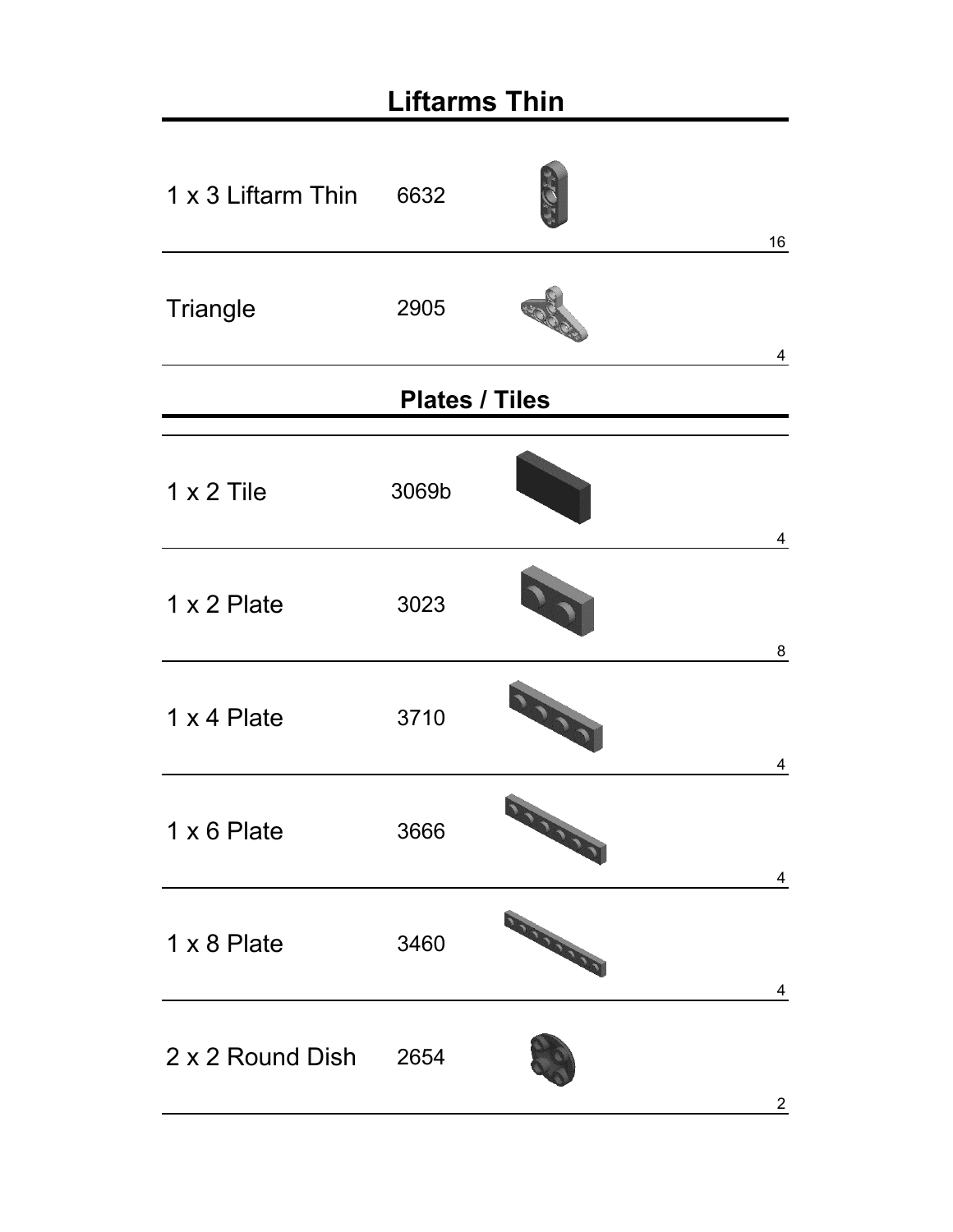| 2 x 2 Plate<br>Round     | 4032b |               | $\overline{4}$ |
|--------------------------|-------|---------------|----------------|
| 2 x 4 Plate w/<br>holes  | 3709b |               | $\overline{4}$ |
| 2 x 6 Plate w/<br>holes  | 32001 |               | 4              |
| 2 x 8 Plate w/<br>holes  | 3738  |               | 4              |
|                          |       | <b>Bricks</b> |                |
| 1 x 1 Cone               | 4589  |               | $\mathbf 3$    |
| 1 x 2 w/ axle hole 32064 |       |               | 4              |
| $1 \times 2$ w/ Hole     | 3700  |               | 4              |
| 1 x 4 w/ Holes           | 3701  | O             | 4              |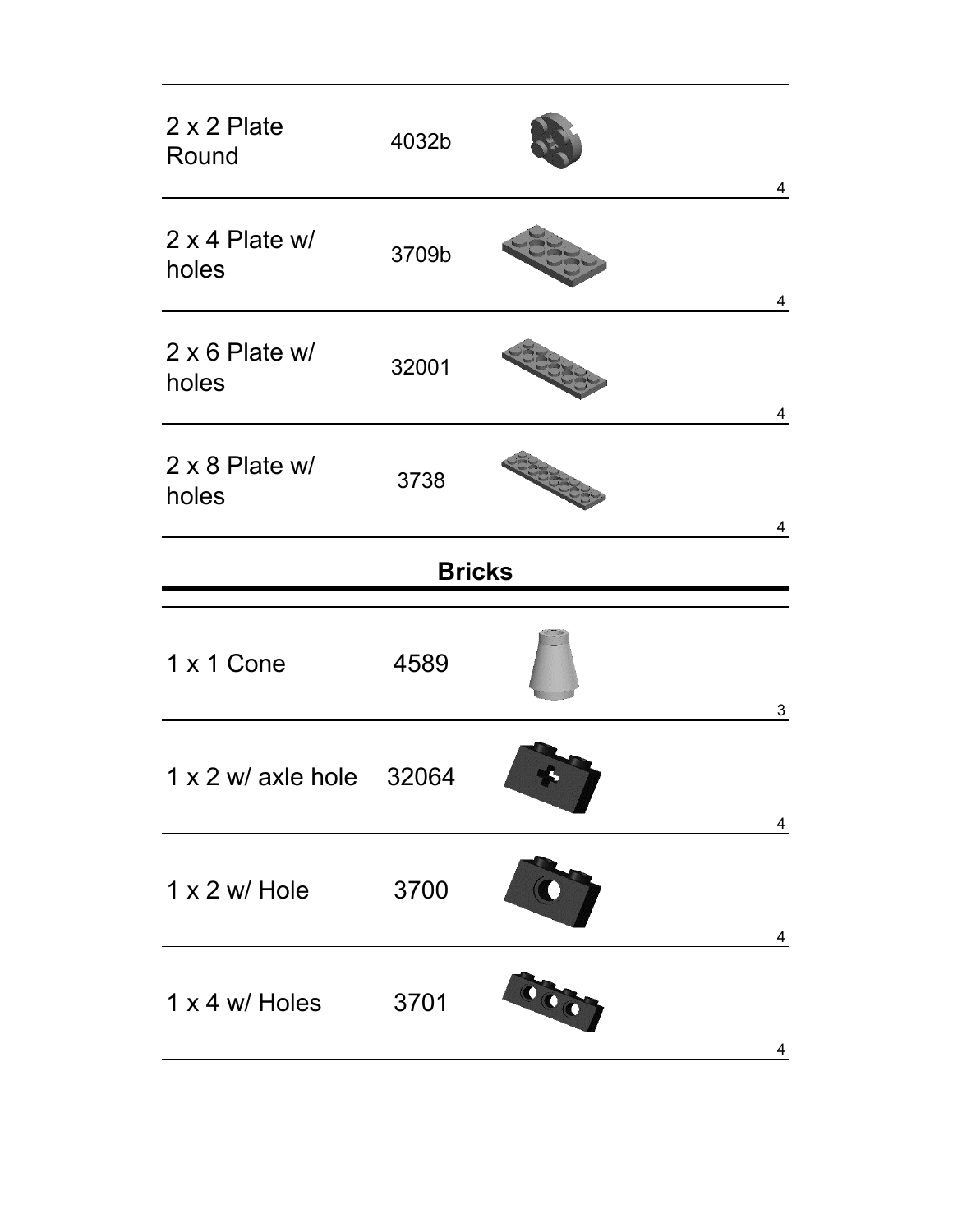| 1 x 6 w/ Holes 3894                            |               | 00000                 | $\overline{2}$ |
|------------------------------------------------|---------------|-----------------------|----------------|
| 1 x 8 w/ Holes 3702                            |               | <b>BOODOOO</b>        | $\overline{2}$ |
| 1 x 12 w/ Holes 3895                           |               | <b>SECRET CORPORA</b> | $\overline{2}$ |
| 1 x 14 w/ Holes 32018                          |               | <b>EXPERIENCE</b>     | 4              |
| 2 x 2 Round                                    | 3941          |                       | $\overline{2}$ |
|                                                | <b>Wheels</b> |                       |                |
| Wheel 30.4 x 20 56145                          |               |                       | 8              |
| <b>Technic Wedge</b><br><b>Belt Wheel Tire</b> | 70162         |                       | 4              |
| <b>Tire 56 x 26</b><br><b>Balloon</b>          | 55976         |                       |                |